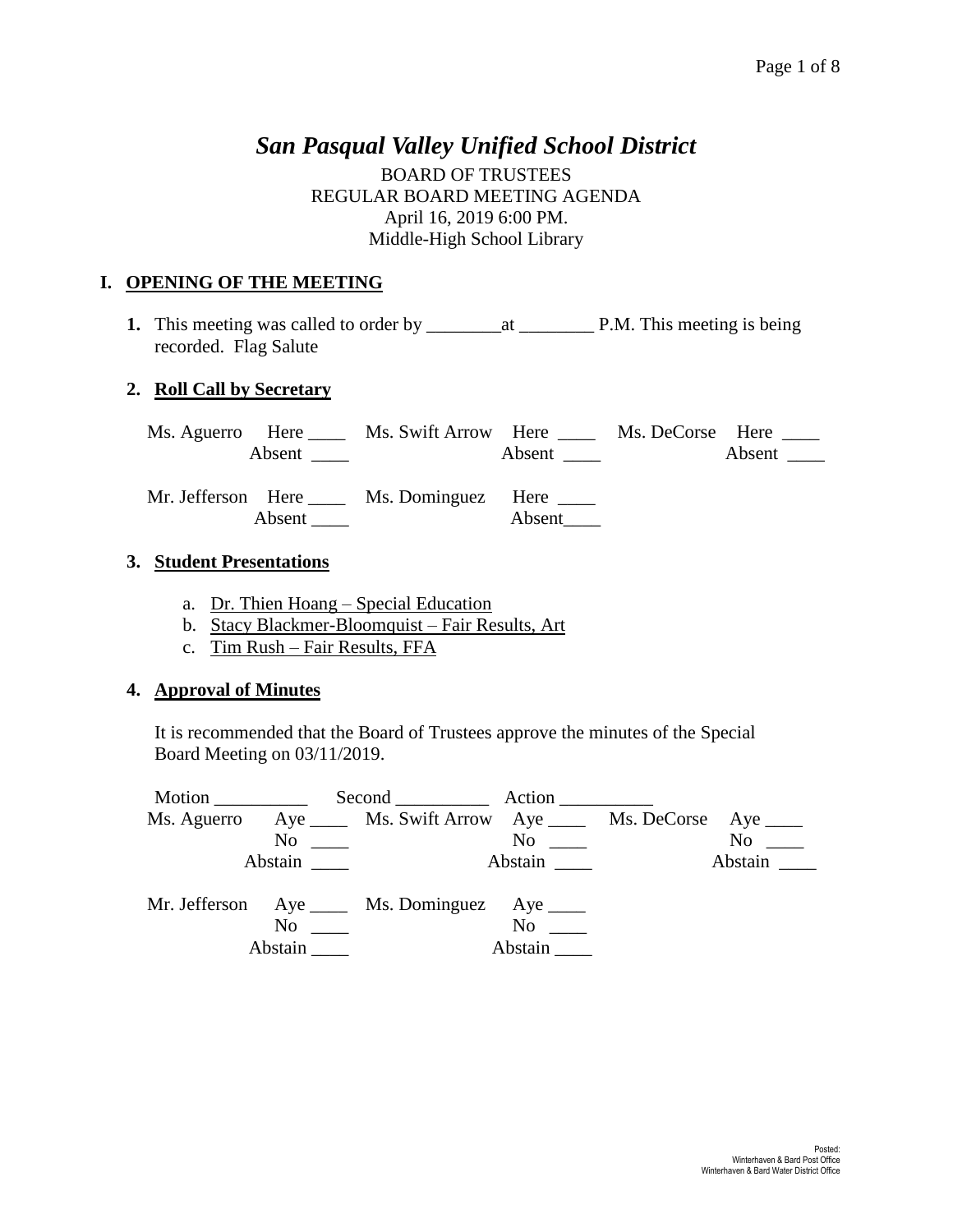It is recommended that the Board of Trustees approve the minutes of the Regular Board Meeting on 03/12/2019.

| Motion |         |                                                                                             |                                             |           |
|--------|---------|---------------------------------------------------------------------------------------------|---------------------------------------------|-----------|
|        |         | Ms. Aguerro Aye Ms. Swift Arrow Aye Ms. DeCorse Aye Ms.                                     |                                             |           |
|        |         | $\overline{\text{No}}$                                                                      | $\overline{N}$ o $\overline{\phantom{nnn}}$ | $No \ \_$ |
|        | Abstain |                                                                                             | Abstain                                     | Abstain   |
|        |         | Mr. Jefferson Aye _____ Ms. Dominguez Aye _____<br>$\overline{N}$ $\overline{\phantom{nn}}$ | $No \t —$<br>Abstain                        |           |

### **5. Approval of Warrants**

Per EdCode 42631 and SPVUSD BP 3314, it is recommended that the Board of Trustees ratify the March warrants in the amount of \$388,670.11

| Motion                                                                                                  |                      | Second Action                                                                                                           |                                 |                      |
|---------------------------------------------------------------------------------------------------------|----------------------|-------------------------------------------------------------------------------------------------------------------------|---------------------------------|----------------------|
|                                                                                                         | Abstain              | Ms. Aguerro Aye _____ Ms. Swift Arrow Aye _____ Ms. DeCorse Aye ____<br>$\overline{\text{No}}$ $\overline{\phantom{a}}$ | $\mathrm{No}$ $\_\_$<br>Abstain | $No \t —$<br>Abstain |
| $\mathbf{D}$ . $\mathbf{L}$ $\mathbf{L}$ $\alpha$ $\alpha$ $\alpha$ $\alpha$ $\alpha$ $\alpha$ $\alpha$ | $No \ \_$<br>Abstain | Mr. Jefferson Aye _____ Ms. Dominguez Aye _____                                                                         | $No \t —$<br>Abstain            |                      |

### **6. Public Comments**

Are there any public comments speakers who require translation?

\*Persons who have complaints against Board members or District staff are encouraged to seek resolution to those complaints by using the San Pasqual Valley Unified School District written complaint procedures before orally addressing them at a meeting. The Board will not respond to such complaints until the applicable complaint procedure (BP/AR 1312.1) has been followed and has reached the Board level. Where a complaint concerns a District employee identifiable by name, position, or other facts, the Board cannot respond until proper written notice has been given to the employee pursuant to Government Code Section 54957.

Comments shall be limited to three minutes per person (six minutes if translation is required) and twenty minutes (forty minutes if translation is required) for all comments, per topic, unless the board president, subject to the approval of the Governing Board, sets different time limits

- **a.** Are there any members of the public to be heard on items not appearing on agenda that are within the jurisdiction of the District?
- **b.** Are there any members of the public to be heard on items appearing on the agenda?
- **c.** Are there any members of the public or parents/guardians of Indian children on equal participation in educational programs provided by the district. Title VII of The Elementary and Secondary Education Act as amended by the Every Student Succeeds Act or PL 114-95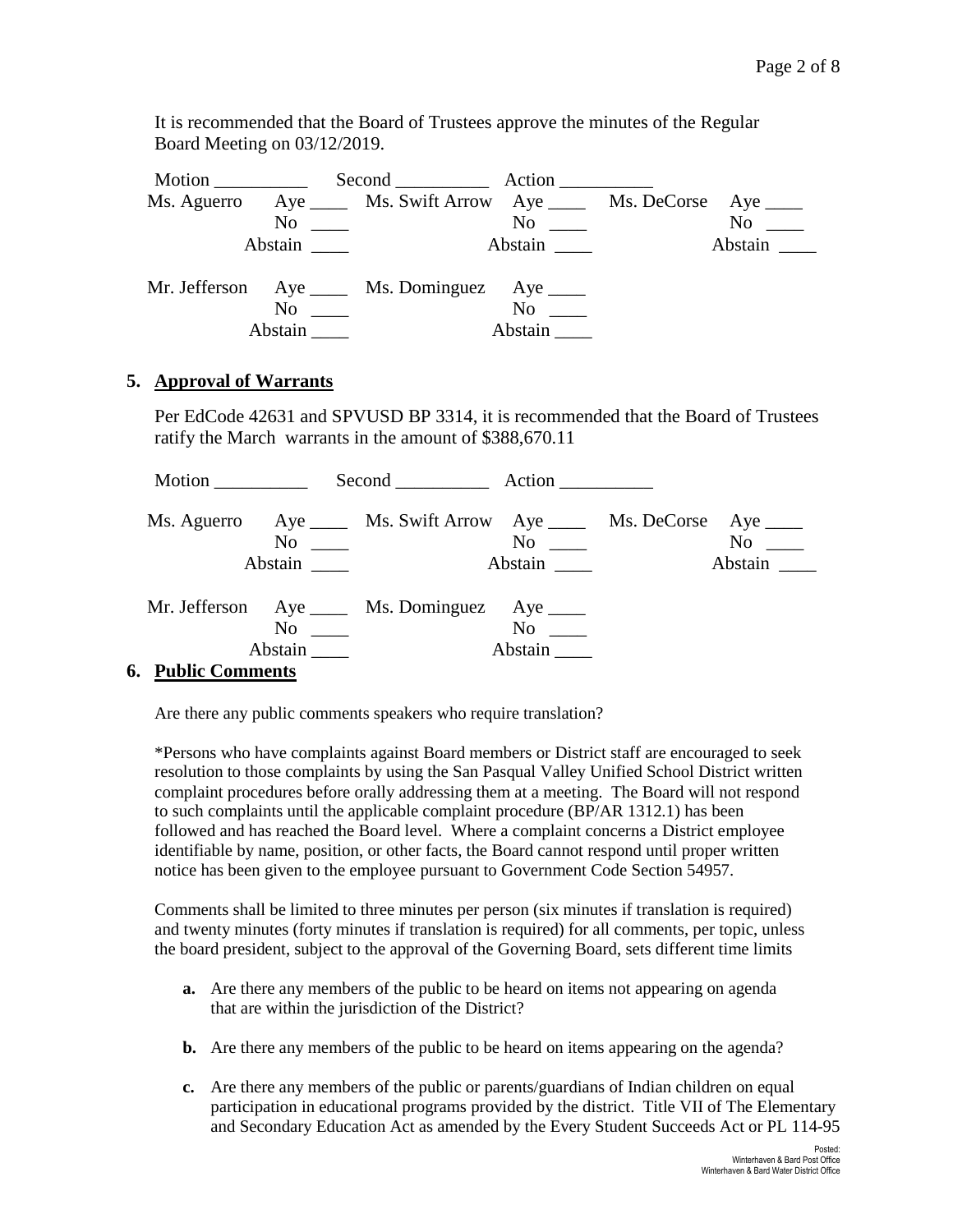### **II. PRESENTATIONS**

## 1. ACSA Imperial County Region 18 Teacher of Year – Loni Herrera

## **III. CONSENT ITEMS**

- 1. Extra Duty: 2018-2019 Migrant University Based Summer Institute
- 2. Ratification Field Trip: San Pasqual Valley Elementary Attendance Field Trip to Snow White the Ballet in Yuma, AZ
- 3. Training/Travel: ACSA Leadership Assembly
- 4. Surplus Inventory
- 5. Training/Travel: CALPADS Course Codes, Assignment Monitoring, and LCAP Federal Addendum Equity Data Training presented by the California Department of Education
- 6. Travel/Training: Conference for Women
- 7. Field Trip: San Diego State University Tour
- 8. 2020-2021 Board Meeting Calendar
- 9. Field Trip: IReady Improvement Incentive
- 10. Field Trip: Fleet Science Center
- 11. Field Trip: San Pasqual Valley High School Class of 2019 Senior Trip Proposal (Annual)
- 12. Travel/Training: High Tech High Spring Institute
- 13. Field Trip: San Pasqual Valley Elementary 1<sup>st</sup> Grade End of the Year Field Trip to Castle Park and Inca Lanes in Yuma, AZ
- 14. Field Trip: San Pasqual Valley State Preschool End of the Year Field Trip to the Inca Lanes, Yuma, AZ
- 15. Field Trip: San Pasqual Valley Preschool Field Trip to Sprouts, Yuma, AZ
- 16. Field Trip: SBAC Attendance Incentive Field Trip Monday, June 3, 2019 to Harkins Theaters
- 17. Field Trip: San Pasqual Middle School Track Meet
- 18. Field Trip: San Pasqual Valley Elementary 4th Grade End of the Year field trip to Harkins Theater in Yuma, Arizona
- 19. Field Trip: San Pasqual Valley Elementary TK/Kinder End of the Year field trip to Harkins Theater in Yuma, Arizona
- 20. Sports: San Pasqual Valley High School Cheerleading Coach 2019-2020 School Year
- 21. Travel/Training: In Balance: Tradition &Innovation Conference
- 22. Training/Travel: 2019 Assessment & Accountability Meeting
- 23. TEDNA's 2019 Phoenix Regional Conference May 9, 10 and Family Empower Day May 11 in Scottsdale, AZ
- 24. Ratification: Field Trip: Legoland STEM Experience for  $3^{rd}$  and  $7^{th}$  grades
- 25. Update: College Readiness Grant

Motion Second Action

| Ms. Aguerro   | No<br>Abstain                                       | Aye _________ Ms. Swift Arrow | $Aye$ <sub>_____</sub><br>N <sub>0</sub><br>Abstain | Ms. DeCorse | $Aye$ <sub>_____</sub><br>No<br>Abstain |
|---------------|-----------------------------------------------------|-------------------------------|-----------------------------------------------------|-------------|-----------------------------------------|
| Mr. Jefferson | $Aye$ <sub>_____</sub><br>N <sub>0</sub><br>Abstain | Ms. Dominguez                 | Aye $\_\_$<br>N <sub>0</sub><br>Abstain             |             |                                         |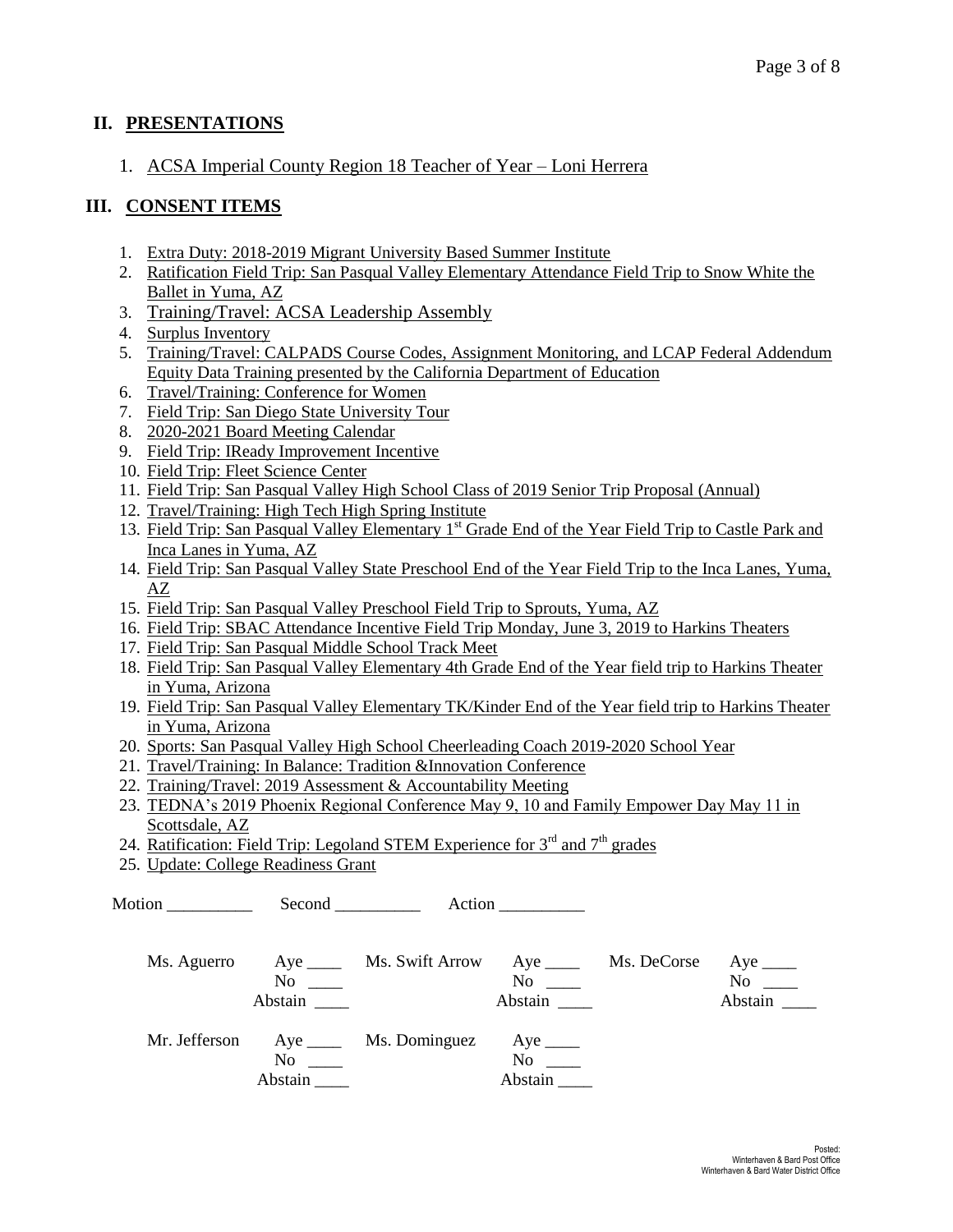# **IV. MONTHLY REPORTS**

- 1. San Pasqual Teachers Association (SPTA) Ms. Leah Buchanan
- 2. California School Employees Association (CSEA) Ms. Airam Hernandez
- 3. Associated Student Body (ASB) Representative
- 4. Elementary School Mr. Ruben Gonzalez
- 5. Middle School Ms. Mary Kay Monson
- 6. High School/Alternative Education Mr. Darrell Pechtl
- 7. Human Resources/Payroll Ms. Alina Sanchez-Loera
- 8. Maintenance/Operations/Transportation Mr. Edward Benedict
- 9. Business Services Ms. Kish Curtis
- 10. Superintendent Ms. Rauna Fox
	- a. LCAP update Annual Update Presentation
- 11. School Board

# **V. UNFINISHED BUSINESS**

# **VI. INFORMATION ITEMS**

- 1. ICOE Second Quarterly Report, 2018-2019 Academic Year
- 2. Possible Promotion List Middle School
- 3. Potential 2019 San Pasqual Valley High School Graduates
- 4. ConApp Winter Data Collection
- 5. ESY Waiver Approval
- 6. Education Code 42141 Compliance as it Relates to Worker's Compensation
- 7. Superintendent accepted resignation of Certificated Staff Member

# **VII. NEW BUSINESS**

1. Resolution: Rescind Reduction of Certificated Staff Due to Elimination of the Service Resolution Approved May 9, 2017. Return School Psychologist to 1 FTE.

|  |               | Motion Second Action                                                                  |               |                                                                                                                                                                                                                               |
|--|---------------|---------------------------------------------------------------------------------------|---------------|-------------------------------------------------------------------------------------------------------------------------------------------------------------------------------------------------------------------------------|
|  |               | Ms. Aguerro Aye _____ Ms. Swift Arrow Aye _____ Ms. DeCorse Aye ____                  |               |                                                                                                                                                                                                                               |
|  | $No \ \_$     |                                                                                       | No            | No note that the set of the set of the set of the set of the set of the set of the set of the set of the set of the set of the set of the set of the set of the set of the set of the set of the set of the set of the set of |
|  | Abstain       |                                                                                       | Abstain       | Abstain                                                                                                                                                                                                                       |
|  | No<br>Abstain | Mr. Jefferson Aye ____ Ms. Dominguez Aye ____                                         | No<br>Abstain |                                                                                                                                                                                                                               |
|  |               | 2. Follow up Discussion and possible action item: Summer Sports, clinics, tournaments |               |                                                                                                                                                                                                                               |

|         | Ms. Aguerro Aye _____ Ms. Swift Arrow Aye ______ Ms. DeCorse Aye _____ |                                           |         |
|---------|------------------------------------------------------------------------|-------------------------------------------|---------|
|         | $\overline{\text{No}}$ $\overline{\phantom{0}}$                        | $\overline{N}$ o $\overline{\phantom{0}}$ | $No \_$ |
| Abstain |                                                                        | Abstain                                   | Abstain |
|         | Mr. Jefferson Aye _____ Ms. Dominguez Aye _____                        |                                           |         |
|         | $\overline{N}$ $\overline{N}$                                          | $No \_\_$                                 |         |
|         | <b>Abstain</b>                                                         | Abstain                                   |         |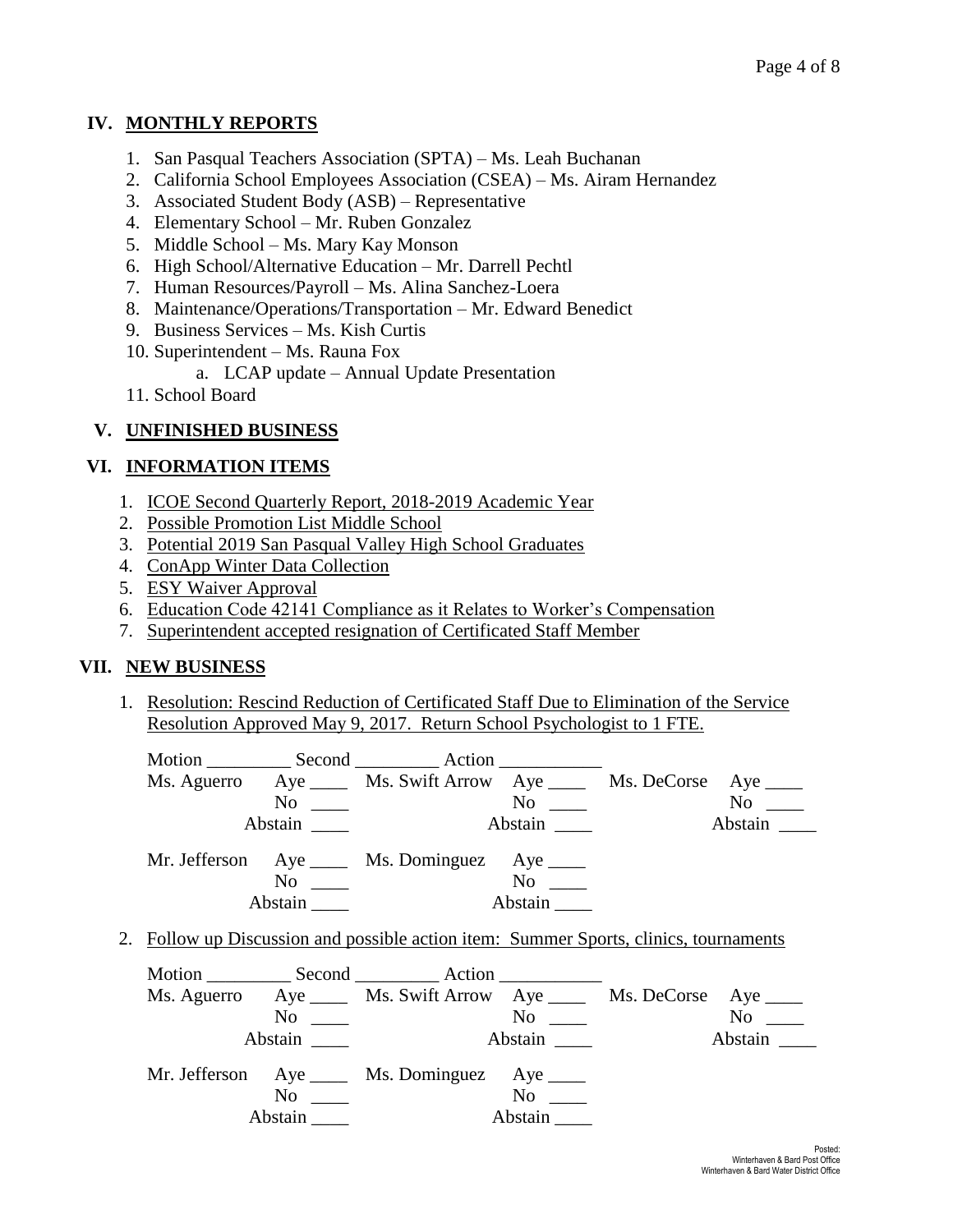|                                    |                              | 3. Declaration of Need for Fully Qualified Educators 2019-2020 school year (annual)        |                                           |           |
|------------------------------------|------------------------------|--------------------------------------------------------------------------------------------|-------------------------------------------|-----------|
|                                    |                              |                                                                                            |                                           |           |
|                                    |                              | Ms. Aguerro Aye _____ Ms. Swift Arrow Aye _____ Ms. DeCorse Aye ____                       |                                           |           |
|                                    | $No \_\_$                    |                                                                                            |                                           |           |
|                                    | Abstain _______              |                                                                                            |                                           |           |
|                                    |                              | Mr. Jefferson Aye _____ Ms. Dominguez Aye _____                                            |                                           |           |
|                                    | $No \ \_$                    |                                                                                            | No<br>Abstain                             |           |
|                                    | $Abstain$ <sub>_____</sub>   |                                                                                            |                                           |           |
|                                    |                              | 4. CSBA Manual Maintenance Service Checklist and Update of Affected Policies               |                                           |           |
|                                    |                              |                                                                                            |                                           |           |
|                                    |                              | Ms. Aguerro Aye _____ Ms. Swift Arrow Aye _____ Ms. DeCorse Aye ____                       |                                           |           |
|                                    | $No \ \_$<br>Abstain _______ |                                                                                            |                                           |           |
|                                    |                              |                                                                                            |                                           | Abstain   |
|                                    |                              | Mr. Jefferson Aye _____ Ms. Dominguez Aye _____                                            |                                           |           |
|                                    | $No \ \_$                    |                                                                                            |                                           |           |
|                                    | Abstain $\_\_\_\_\$          |                                                                                            | Abstain                                   |           |
|                                    |                              | 5. Resolution In Opposition of Imperial County Board of Education Authorizing a Countywide |                                           |           |
| <b>Charter for Imagine Schools</b> |                              |                                                                                            |                                           |           |
|                                    |                              |                                                                                            |                                           |           |
|                                    |                              | Ms. Aguerro Aye _____ Ms. Swift Arrow Aye _____ Ms. DeCorse Aye ____                       |                                           |           |
|                                    | $No \ \_$                    |                                                                                            | $\overline{N_0}$ $\overline{\phantom{0}}$ |           |
|                                    | Abstain _______              |                                                                                            |                                           |           |
|                                    |                              | Mr. Jefferson Aye _____ Ms. Dominguez Aye ____                                             |                                           |           |
|                                    | $No \ \_$                    |                                                                                            | $No \ \_$                                 |           |
|                                    | Abstain                      | Abstain                                                                                    |                                           |           |
|                                    |                              | 6. Board Member Compensation for Members Absent During Board Meetings in April             |                                           |           |
|                                    |                              | Motion ________________ Second ________________ Action _________________________           |                                           |           |
|                                    |                              | Ms. Aguerro Aye _____ Ms. Swift Arrow Aye _____ Ms. DeCorse Aye ____                       |                                           |           |
|                                    | $No \ \_$                    |                                                                                            | $No \ \_$                                 | $No \ \_$ |
|                                    | Abstain                      |                                                                                            | Abstain                                   | Abstain   |
|                                    |                              | Mr. Jefferson Aye _____ Ms. Dominguez Aye ____                                             |                                           |           |
|                                    | $No \ \_$                    |                                                                                            | $No \ \_$                                 |           |
|                                    | Abstain                      |                                                                                            | Abstain                                   |           |
|                                    |                              |                                                                                            |                                           |           |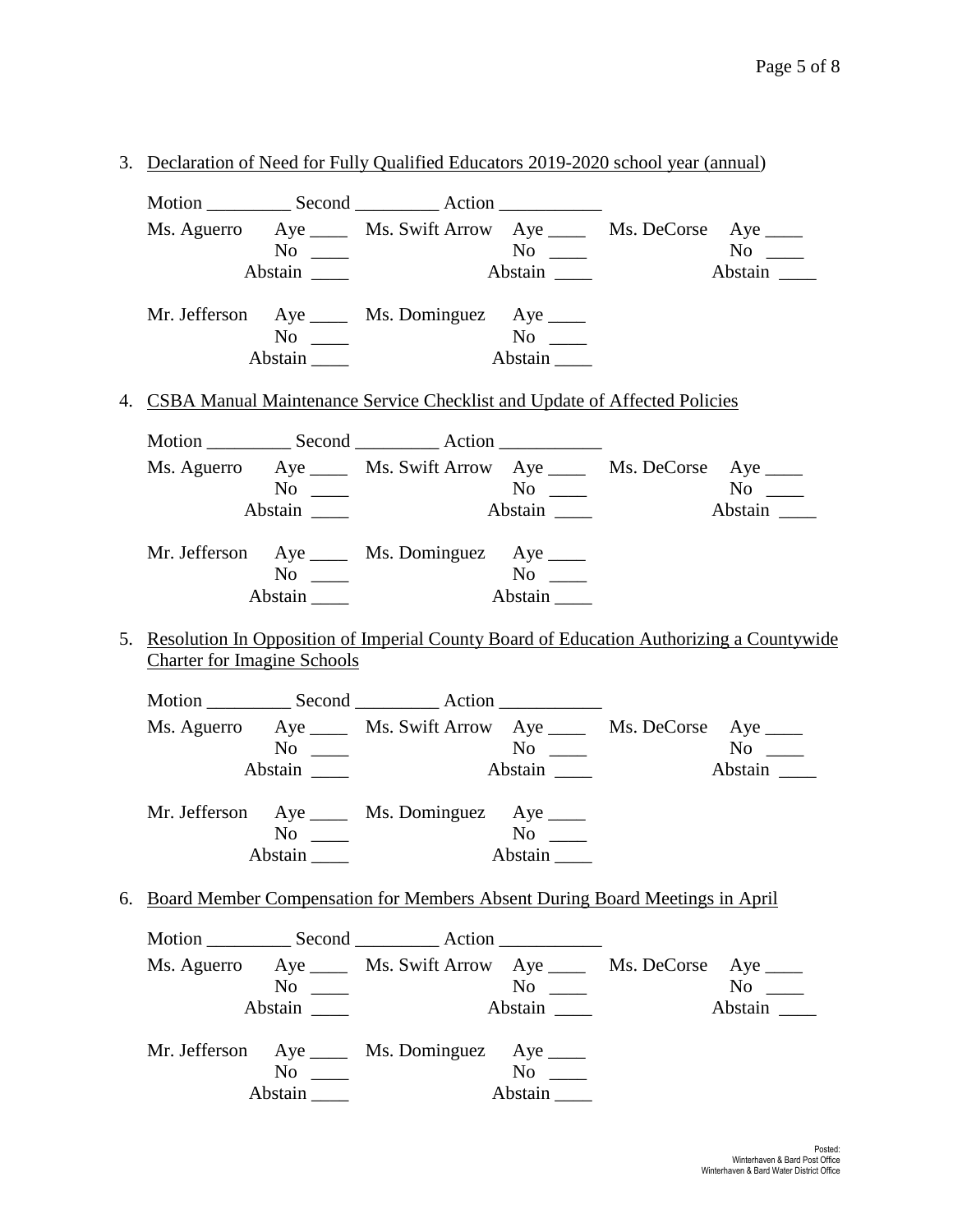### **VIII. BOARD COMMENTS**

#### **IX. ITEMS FOR FUTURE AGENDA**

1. \_\_\_\_\_\_\_\_\_\_\_\_\_\_\_\_ 3. \_\_\_\_\_\_\_\_\_\_\_\_\_\_\_\_ 2.  $\frac{4}{2}$ 

#### **X. CLOSED SESSION Time: \_\_\_\_\_\_P.M.**

|             |                | Motion Second Action                                         |                                                               |
|-------------|----------------|--------------------------------------------------------------|---------------------------------------------------------------|
| Ms. Aguerro |                |                                                              | Aye _______ Ms. Swift Arrow Aye _______ Ms. DeCorse Aye _____ |
|             |                | $No \ \_$<br>$\overline{\text{No}}$ $\overline{\phantom{0}}$ | N <sub>0</sub>                                                |
|             | Abstain        | Abstain                                                      | Abstain                                                       |
|             |                | Mr. Jefferson Aye ____ Ms. Dominguez Aye ____                |                                                               |
|             | N <sub>0</sub> | $\rm No$                                                     |                                                               |
|             | Abstain        | Abstain                                                      |                                                               |

## 1. CONFERENCE WITH LABOR NEGOTIATOR (Superintendent and CBO) – Pursuant to Government Code 54957.6

2. PERSONNEL MATTERS – Pursuant to Government Code 54957

#### a. Accept Retirement Agreement and Release

| Ms. Aguerro Aye ______ Ms. Swift Arrow Aye ______ Ms. DeCorse Aye _____ |                         |         |         |           |
|-------------------------------------------------------------------------|-------------------------|---------|---------|-----------|
| $No \ \_$                                                               |                         |         |         | $No \ \_$ |
| Abstain                                                                 | Abstain _               |         | Abstain |           |
| Mr. Jefferson Aye ____ Ms. Dominguez Aye ____                           |                         |         |         |           |
| $No \_$                                                                 |                         |         |         |           |
| Abstain                                                                 |                         | Abstain |         |           |
| b. Accept Resignation Agreement and Release                             |                         |         |         |           |
| Ms. Aguerro Aye ______ Ms. Swift Arrow Aye ______ Ms. DeCorse Aye _____ |                         |         |         |           |
| $No \_$                                                                 |                         |         |         |           |
| Abstain                                                                 | $\Delta \text{b}$ stain |         |         | Abstain   |
| Mr. Jefferson Aye _____ Ms. Dominguez Aye _____                         |                         |         |         |           |
| $No \ \_$                                                               |                         |         |         |           |
|                                                                         |                         | Abstain |         |           |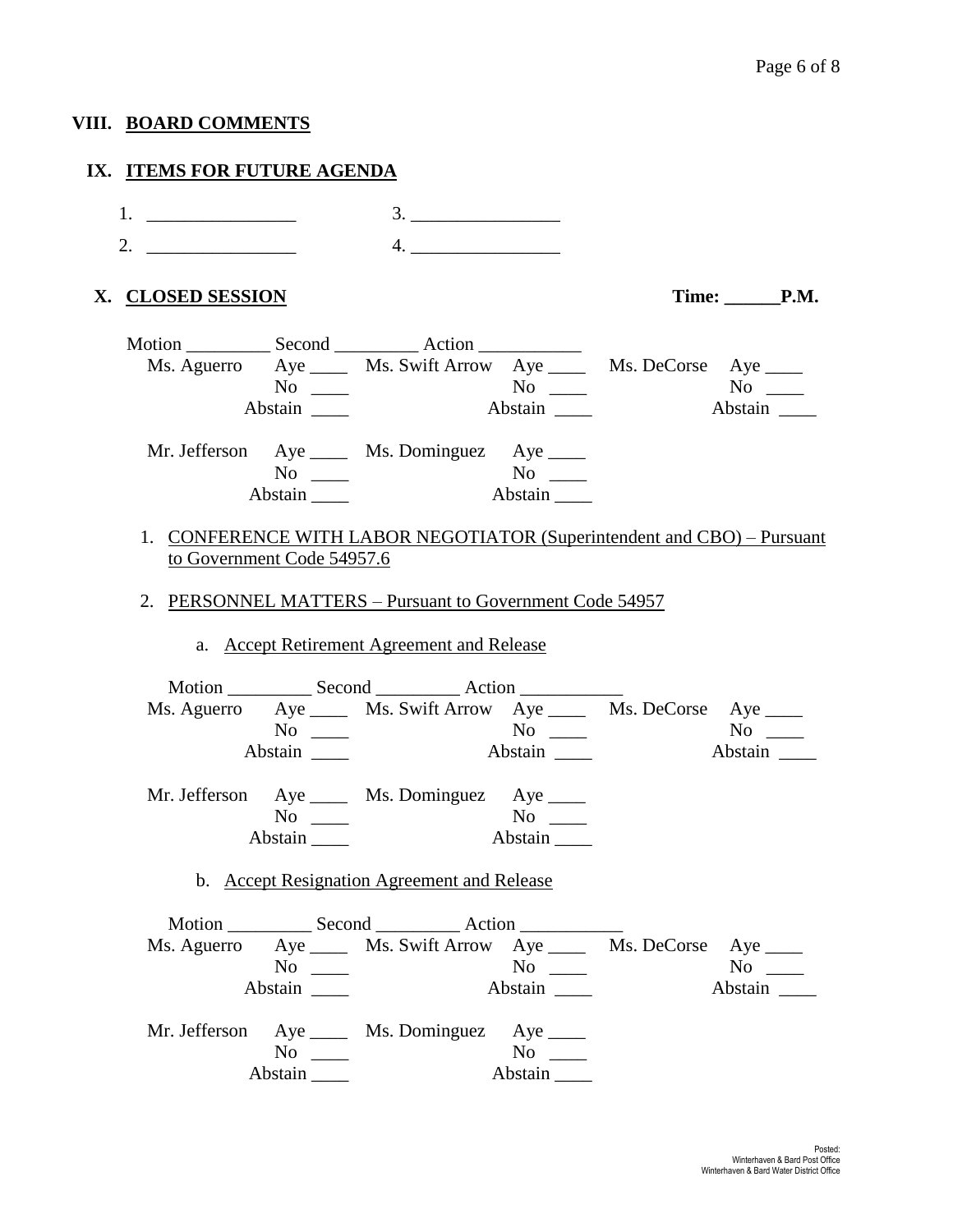c. Approve Hire Student Behavior/Alternative Discipline Specialist

|                     | Ms. Aguerro Aye ______ Ms. Swift Arrow Aye ______ Ms. DeCorse Aye _____ |           |         |
|---------------------|-------------------------------------------------------------------------|-----------|---------|
| $\overline{N_0}$    |                                                                         |           |         |
| Abstain             |                                                                         |           |         |
|                     | Mr. Jefferson Aye _____ Ms. Dominguez Aye ____                          |           |         |
| $No \ \_$           |                                                                         |           |         |
| Abstain $\_\_\_\_\$ |                                                                         |           |         |
|                     | d. Approve Hire Secretary to Special Programs                           |           |         |
|                     |                                                                         |           |         |
|                     | Ms. Aguerro Aye _____ Ms. Swift Arrow Aye _____ Ms. DeCorse Aye ____    |           |         |
|                     |                                                                         |           | $No \_$ |
| Abstain             |                                                                         |           | Abstain |
|                     | Mr. Jefferson Aye _____ Ms. Dominguez Aye ____                          |           |         |
| $No \ \_$           |                                                                         |           |         |
| Abstain             |                                                                         |           |         |
|                     | 3. STUDENT MATTERS - Pursuant to Education Code 48918                   |           |         |
|                     |                                                                         |           |         |
|                     | a. Accept Stipulated Suspended Explusion # AB6000874                    |           |         |
|                     |                                                                         |           |         |
|                     | Ms. Aguerro Aye _____ Ms. Swift Arrow Aye _____ Ms. DeCorse Aye ____    |           |         |
| $No \ \_$           |                                                                         |           |         |
| Abstain             |                                                                         |           | Abstain |
|                     | Mr. Jefferson Aye _____ Ms. Dominguez Aye _____                         |           |         |
| No $\frac{\ }{2}$   |                                                                         | $No \ \_$ |         |
| Abstain             |                                                                         |           |         |
|                     | b. Accept Stipulated Suspended Expulsion #JU910976                      |           |         |
|                     |                                                                         |           |         |
|                     | Ms. Aguerro Aye _____ Ms. Swift Arrow Aye _____ Ms. DeCorse Aye ____    |           |         |
| $No \ \_$           |                                                                         | $No \ \_$ | $No \_$ |
| Abstain             |                                                                         | Abstain   | Abstain |
|                     | Mr. Jefferson Aye ____ Ms. Dominguez Aye ____                           |           |         |
| $No \ \_$           |                                                                         | $No \ \_$ |         |
|                     |                                                                         | Abstain   |         |